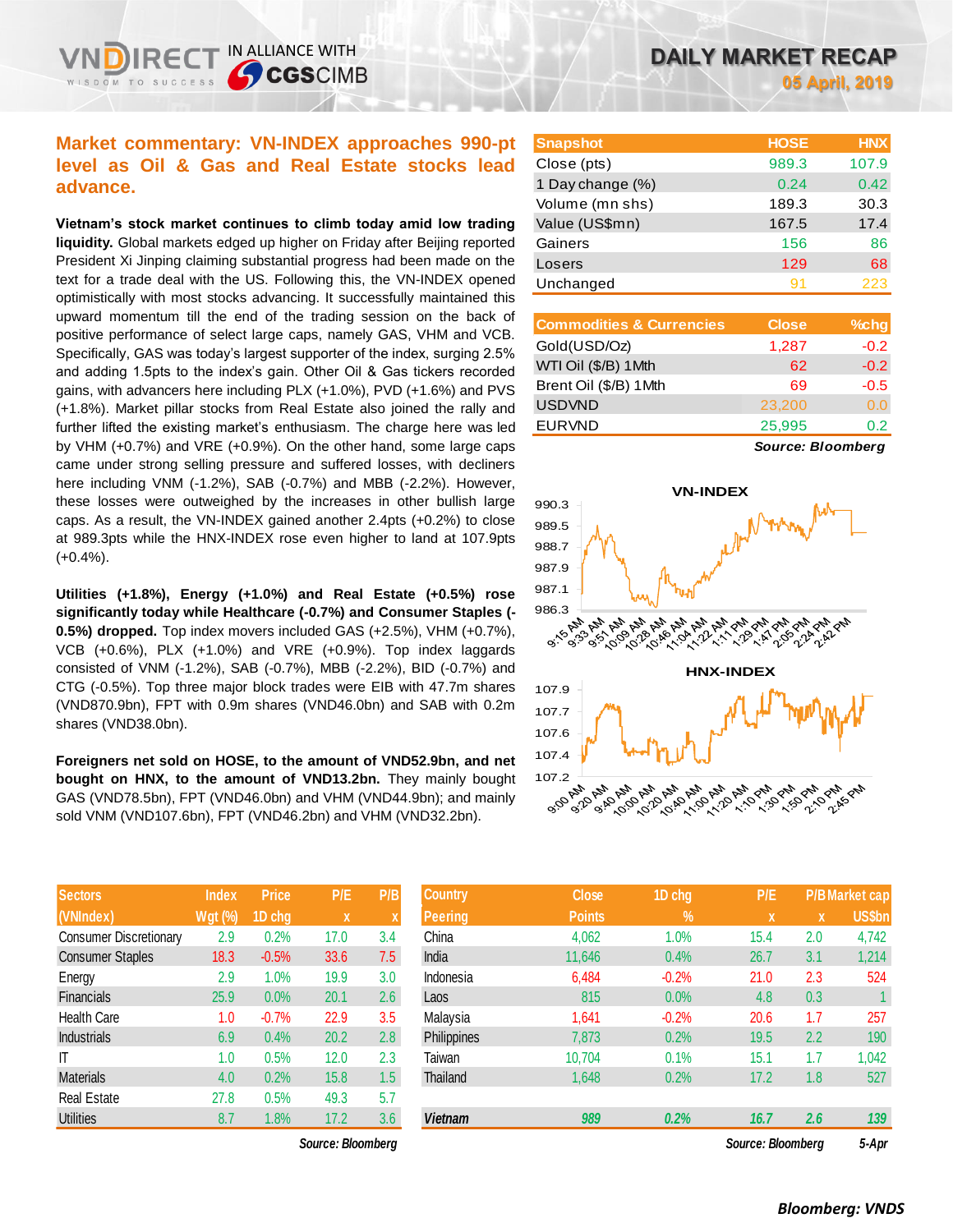### **Market News**

**Oil headed for the longest weekly winning streak since November 2017 after Venezuelan output dropped and on growing optimism that trade talks between the U.S. and China are making progress.** Futures fell for a third day in New York, but are still up for a fifth week. Power failures that plunged Venezuela into darkness last month briefly slashed the OPEC member's crude output by half. China said a "new consensus" had emerged on trade, Xinhua News Agency reported, while President Donald Trump said both sides are making progress on a deal that could be "very monumental." Crude has surged almost 40% this year as the OPEC+ have limited their output to counter record production from U.S shale producers. Escalating tensions in Libya, as well as the possibility the White House won't extend waivers given to buyers of Iranian oil are threatening to tighten supply further. "The Venezuelan crisis and America's consideration of additional measures against Iran have lifted oil prices," said Kim Kwangrae, a commodities analyst at Samsung Futures Inc. in Seoul. *(Bloomberg--edited)* 

**Credit institutions recover nearly US\$8.8bn of bad debts.** Credit institutions in Vietnam settled more than VND204.4tr (US\$8.77bn) of non-performing loans (NPLs) at the end of 1Q19, said Nguyen Thi Hong, deputy governor of the State Bank of Vietnam (SBV). The bad debts that have been settled accounted for 40.1% of the total, Hong said. SBV reports also showed banks handled VND149.22tr (US\$6.37bn) of NPLs last year. SBV will focus on bad debt settlement this year to reduce the NPL ratio of the entire banking system, including NPLs sold to the VAMC, from 6.6% at the end of 2018 to below 5.0% by the end of this year. The development strategy for the banking sector to 2025, approved in August last year, also targets reducing the ratio of bad debts to below 3% of outstanding loans by 2020. To meet the target, SBV governor Le Minh Hung has asked credit institutions to review and provide detailed roadmaps and solutions for settling their bad debts each year until 2022. Credit institutions have also been asked to look for buyers for the debts they sold to the VAMC, while the VAMC has been asked to speed up the handling of bad debts and collateral the company purchased following market-based mechanisms. SBV has also issued regulations and policies in line with international practices to improve safety standards in banking, which has contributed to stronger governance and risk management capability under Basel II standards. It is drafting a new circular regulating credit institutions' trading and handling of NPLs with the aim of forcing the institutions to focus more on bad debt settlement. Under the draft, private credit institutions, which still hold special bonds issued by the VAMC – meaning they have not settled bad debts kept at the VAMC yet – will not be allowed to make dividend payments in cash. The funds must instead be used to handle bad debts and enhance the institutions' financial status. *(Vietnamnews.vn)*

## **Economic Update**

#### **1Q19 GDP: resilient growth**

**Robust growth in domestic manufacturing is a timely buffer**. Manufacturing activity was still strong, posting a growth of 12.4% yoy in 1Q19. A slowdown in external demand has dented electronic manufacturing activity as electronics output only recorded a slight increase of 2.9% yoy in 1Q19 vs. 29.3% in 1Q18. However, the uplift from other manufacturing sectors (refinery products [+96.1% yoy], metal [+37.3%] and motor vehicle [+20.8%]) helped to offset the impact of the weaker contribution from electronics manufacturing growth. As FDI manufacturing growth trends lower, domestic investment could be the driving force behind the expansion of manufacturing sector in 2019.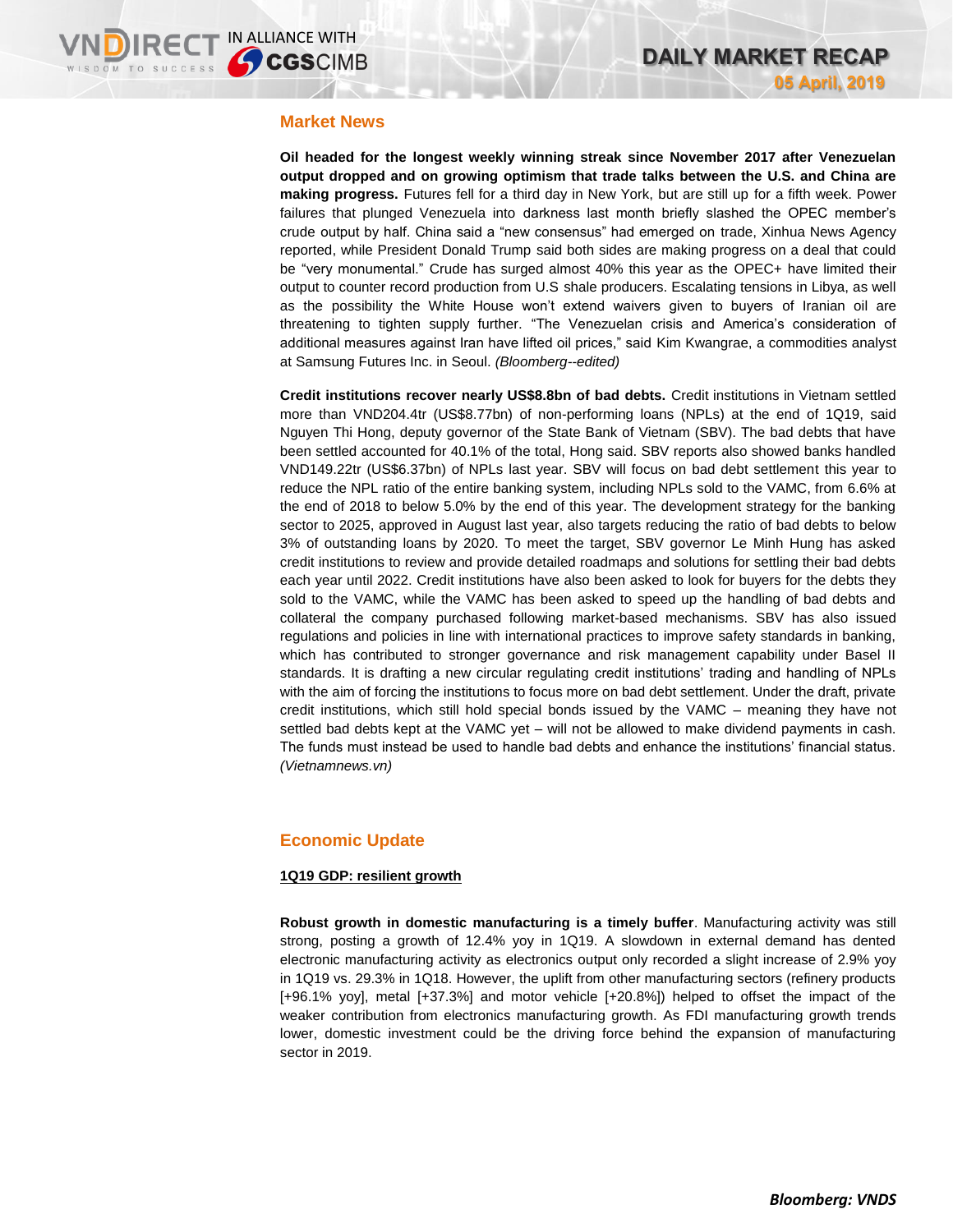**GDP growth to ease due to mining and agriculture sector**. In 1Q19, the mining sector continued to contract albeit at a slower pace (-2.2% yoy vs. -3.7% in 4Q18 and 1.0% in 1Q18), driven by crude oil and gas production output (-6.2% yoy). Meanwhile, agricultural sector growth eased to 2.7% yoy (vs. 3.9% in 4Q18 and 4.3% in 1Q18) due to lower output and unfavourable prices. In contrast, services activity remained largely steady, rising 6.5% yoy (vs. 6.6% in 1Q18), supported by resilient domestic demand and still robust growth in the banking and real estate sectors. In 1Q19, the banking and real estate sectors grew by 7.7% yoy and 4.8% yoy, respectively (vs. 7.7% and 3.6% in 1Q18).

**Price stability remains**. As we expected, a sharp drop in pork prices helped to mitigate inflationary pressure arising from increasing fuel prices in Mar. Specifically, food inflation was down by 1.42% mom while transport inflation was up by 2.22% mom. As weight for food in the CPI basket is higher than that for transport, CPI fell 0.21% mom in Mar 2019, helping inflation stay muted in 1Q19 at an average of 2.63% yoy - the lowest level seen in 1Q of the last three years. The electricity price hike on Mar 20 may exert some inflationary pressure, but is unlikely to result in further inflation risk, in our view.

**We maintain our GDP growth forecast at 6.6% for 2019**. We expect GDP growth to moderate in subsequent quarters this year as: 1) the effects of the launch of Nghi Son Refinery in May 2018, which boosted refinery production and manufacturing growth in 1Q19, could fade in the upcoming quarters; and 2) it will take time for the impact of a shift in manufacturing capacity into Vietnam, as a result of the US-China trade war, to translate to economic growth. In the meantime, a slowdown in the FDI sector could dampen both exports and economic growth in the near term. As such, we maintain our 2019 GDP growth forecast at 6.6% despite the impressive growth in 1Q.

*Read the full report: [HERE](https://brokingrfs.cimb.com/qlW1qTt2aPNlbZU42B2CHLDJ3m48QGH5qO63z6GMxuSWedf_WjQ7lAH9dzJl3SD-_isPuZa-C-oglg5n0.pdf)*

## **Notable Corporate Events**

**Vicostone Joint Stock Company (VCS VN) – business results:** For 1Q19, VCS has estimated revenue of VND1,128bn (+16.8% yoy) and EAT of VND258bn (+18.1% yoy). *(Cafef.vn)*

**Duc Giang Chemicals and Detergent Joint Stock Company (DGC VN) – dividend payment:** Apr 11 and 12 will be the ex-date and record date, respectively, for paying the 2018 remaining cash dividend of VND500/share ( est. 2018 dividend yield of 3.6%). The payment will be made on Apr 24. *(Vsd.vn)*

*<to be continued>*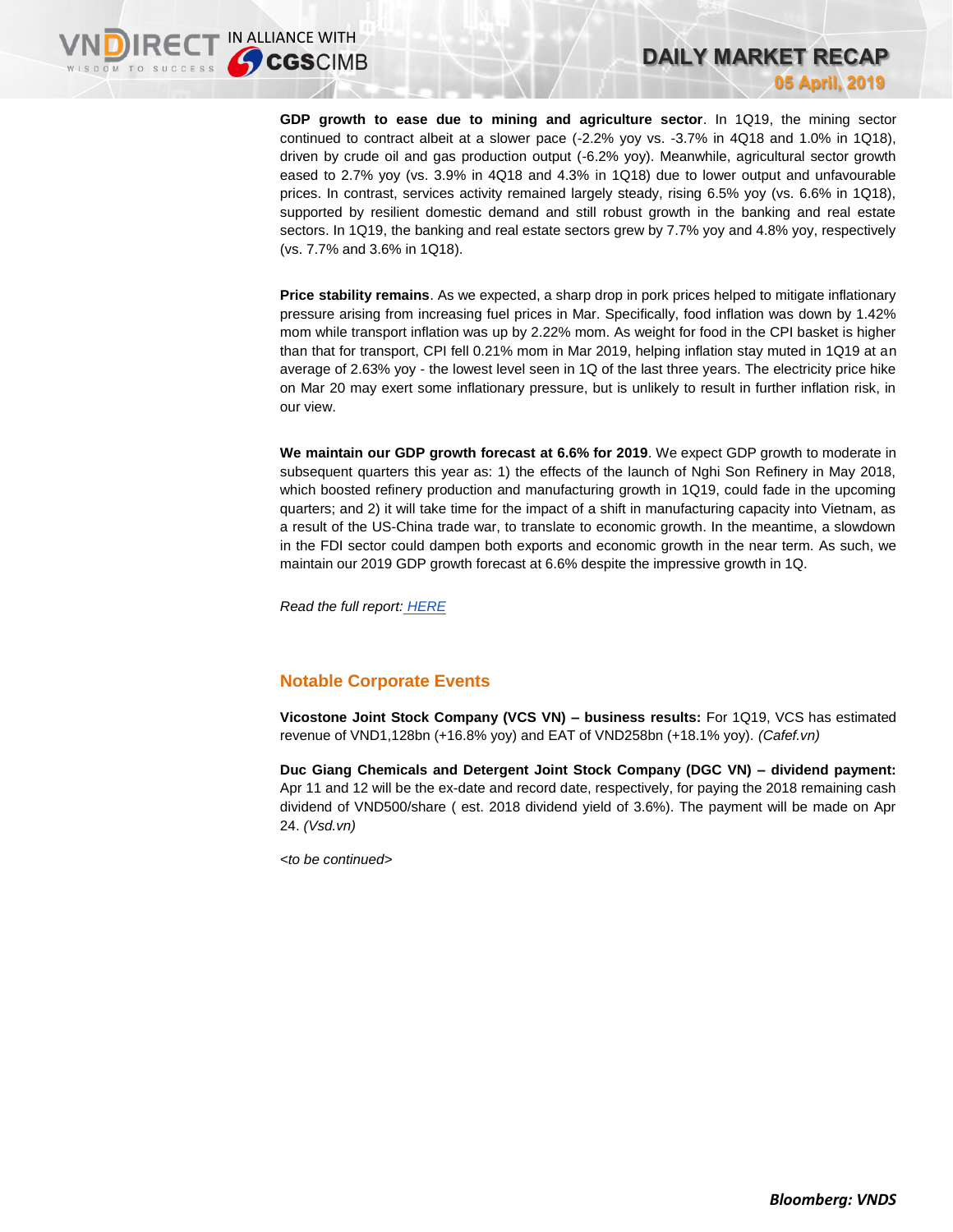# **DAILY MARKET RECAP 05 April, 2019**

# **COVERAGE SUMMARY**

VND

| Ticker          | <b>Close</b><br>price | <b>Adjusted</b><br>target price | <b>Upside</b> | <b>Recom-endation</b> | Investment thesis summary/Update                                                                                                                                                                                                                                                                                                                                                                                                                                                                                                 | Latest<br>report |
|-----------------|-----------------------|---------------------------------|---------------|-----------------------|----------------------------------------------------------------------------------------------------------------------------------------------------------------------------------------------------------------------------------------------------------------------------------------------------------------------------------------------------------------------------------------------------------------------------------------------------------------------------------------------------------------------------------|------------------|
| PC <sub>1</sub> | 23,950                | 28,400                          | 18.6%         | <b>ADD</b>            | 1. Robust backlog in 2019F. According to the company, the total backlog of the<br>grid erection and installation segment is estimated at VND2,829bn at the<br>beginning of 2019<br>2. Promising outlook for hydropower segment. Investments in hydropower have<br>gradually helped improved PC1's earnings quality thanks to high margins and<br>recurring, stable revenues.                                                                                                                                                     | <b>Link</b>      |
| <b>LPB</b>      | 9,100                 | 12,200                          | 34.1%         | <b>ADD</b>            | 1. LPB has embarked on an extensive branch network expansion initiative that is<br>unmatched by other banks.<br>2. Potential for a boost in fee income from bancassurance.<br>3. LPB is considering migrating to HOSE. A listing on HOSE will increase liquidity<br>for LPB<br>4. High dividend yield on a low valuation.                                                                                                                                                                                                        | <b>Link</b>      |
| <b>NLG</b>      | 28,700                | 37,700                          | 31.4%         | <b>ADD</b>            | 1. Project delay has led to haircut of our FY18F presales estimate.<br>2. Project licenses bode well for FY19F launches.<br>3. New land parcel acquired in Dec to support long term growth.                                                                                                                                                                                                                                                                                                                                      | <b>Link</b>      |
| <b>ACV</b>      | 82,000                | 105,000                         | 28.0%         | <b>ADD</b>            | 1. ACV is a robust long-term bet on the aviation growth story than even a basket<br>of domestic airline stocks.<br>2. MOT's divestment of ACV stake to be a significant catalyst.<br>3. High return on capital and superior growth prospects justify valuation premium.                                                                                                                                                                                                                                                          | <b>Link</b>      |
| <b>DPM</b>      | 18,600                | 23,400                          | 25.8%         | ADD                   | 1. Core urea business could face near-term margin pressure due to the expected<br>increases in gas input prices, which will outweigh ASP recovery, in our view.<br>2. NH3-NPK project is the earnings growth driver over the next few years,<br>contributing 1.4-2.6tr annually to revenue starting from 2018F. However high<br>interest expense and D&A burden could result in annual losses in 2019-20F.<br>3. Pending VAT policy change in Vietnam is expected to boost DPM's gross<br>margin by 2-3% pts from 2019F onwards. | <b>Link</b>      |
| QNS             | 42,200                | 53,200                          | 26.1%         | <b>ADD</b>            | 1. QNS is the leading branded soymilk player in Vietnam and a major sugar<br>producer.<br>2. The company commanded 82% market share of the packaged soymilk market<br>and accounted for around 10% of total nationwide sugar supply in 2017.                                                                                                                                                                                                                                                                                     | <u>Link</u>      |
| <b>LTG</b>      | 25,100                | 38,300                          | 52.6%         | <b>ADD</b>            | 1. Market leader in the CPC segment with 21% market share (vs. second largest<br>player VFG with 8.3% market share). LTG could easily maintain the market<br>leadership in the segment thanks to (1) extensive distribution network, and (2)<br>established long-term relationships with suppliers.<br>2. Long-term strategy is to focus on the Agrifood segment with high potential in<br>export markets such as China, Philippines, Indonesia, etc.<br>3. LTG is trading far below its domestic peers.                         | Link             |
| <b>VCB</b>      | 68,100                | 73,800                          | 8.4%          | <b>HOLD</b>           | 1. Solid core earnings growth with earnings from divestment and bancassurance<br>deals creating uncaptured upside<br>2. Strongly positioned to penetrate the retail banking segment.<br>3. Well-regarded bank with best-in-class asset quality and strong deposit<br>franchise.<br>4. Successful private placement enhanced capital buffers.                                                                                                                                                                                     | Link             |
| MBB             | 22,150                | 31,100                          | 40.4%         | ADD                   | 1. Solid earnings on improving NIM and strong fee income growth with huge room<br>to continue to boost asset yields.<br>2. Continued shift towards retail lending supports NIM expansion.<br>3. Dynamic strategy to boost fee income.<br>4. Prudent risk management evinced by a clean balance sheet                                                                                                                                                                                                                             | Link             |
| <b>VPB</b>      | 20,050                | 26,100                          | 30.2%         | ADD                   | 1. The leading market player in consumer finance with high returns on capital.<br>2. Stricter credit controls hampered earnings growth in FY18.<br>3. More digitalisation initiatives to grow fee income and cut costs. VPB has<br>launched a new digital platform in SME banking, retail banking and consumer<br>finance.                                                                                                                                                                                                       | <b>Link</b>      |
| <b>TCM</b>      | 31,900                | 32,300                          | 1.3%          | <b>HOLD</b>           | 1. The only vertically-integrated textile manufacturer in Vietnam.<br>2. Sears's bankruptcy will dent FY18 and FY19F earnings.<br>3. EVFTA is expected to confer a competitive advantage to TCM due to "Fabric"<br>forward Rules of Origin"                                                                                                                                                                                                                                                                                      | <b>Link</b>      |
| <b>HPG</b>      | 32,500                | 33,800                          | 4.0%          | <b>HOLD</b>           | 1. We believe HPG will further consolidate its domestic market share.<br>2. Higher sales volume but lower ASP<br>3. Slight delay and capex overruns on the second phase of Dung Quat Steel<br>Complex project.                                                                                                                                                                                                                                                                                                                   | <b>Link</b>      |
| <b>PVT</b>      | 16,600                | 21,000                          | 26.5%         | <b>ADD</b>            | 1. A beneficiary of secular oil and gas demand growth in Vietnam with stable cash<br>flow and a robust business model.<br>2. PVT boasts a stable business model with assured annual transportation<br>volumes and long-term charter rates.<br>3. We see the ongoing fleet rejuvenation benefitting PVT's long-term prospects.                                                                                                                                                                                                    | <b>Link</b>      |
| <b>STK</b>      | 24,200                | 23,000                          | $-5.0%$       | <b>HOLD</b>           | 1. Second-largest synthetic fiber manufacturer in Vietnam.<br>2. STK is a direct beneficiary of CPTPP and the US-China trade war.<br>3. Trang Bang 5 (TB5) project's commercial operations will start in 1Q19F.                                                                                                                                                                                                                                                                                                                  | <b>Link</b>      |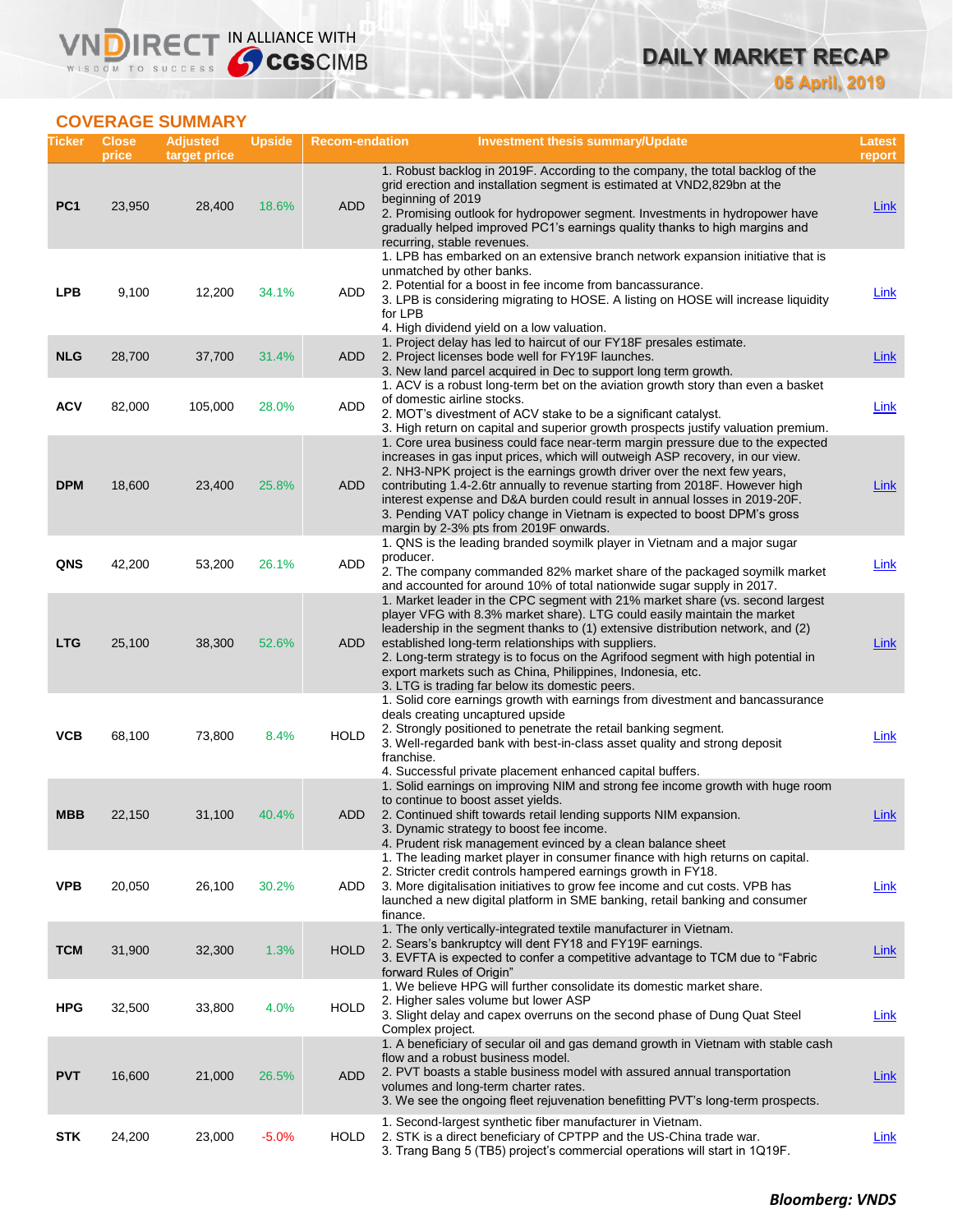# **DAILY MARKET RECAP**

**05 April, 2019**

| Ticker     | <b>Close</b><br>price | <b>Adjusted</b><br>target price | <b>Upside</b> | <b>Recom-endation</b> | Investment thesis summary/Update                                                                                                                                                                                                                                                                                                                                                                                                                                                                                                                                            | Latest<br>report |
|------------|-----------------------|---------------------------------|---------------|-----------------------|-----------------------------------------------------------------------------------------------------------------------------------------------------------------------------------------------------------------------------------------------------------------------------------------------------------------------------------------------------------------------------------------------------------------------------------------------------------------------------------------------------------------------------------------------------------------------------|------------------|
| IDI        | 7,960                 | 23,800                          | 199.0%        | ADD                   | 1. IDI has gradually risen to become one of the most promising Vietnamese<br>pangasius exporters. The firm has endured multiple downturns in the industry,<br>demonstrating its resilience and good management quality. The share price,<br>however, is volatile.<br>2. We expect that pangasius exports will grow strongly in 2018.<br>3. Fish feed segment and fishmeal/fish fat segment will see strong growth in 2018<br>4. IDI will continue to increase its capacity to support growth over the next 2-3<br>years.<br>5. High dividend yield and attractive valuation | <u>Link</u>      |
| AAA        | 17,700                | 25,300                          | 42.9%         | ADD                   | 1. AAA is the largest plastic packaging manufacturer and exporter in South East<br>Asia, with current production capacity of 8,000 tonnes/month.<br>2. AAA will be able to capture market share globally in countries such as Japan<br>and the U.S<br>3. AAA aims to expand its production and adopt effective cost controls.                                                                                                                                                                                                                                               | Link             |
| <b>PNJ</b> | 100,500               | 126,500                         | 25.9%         | ADD                   | 1. PNJ is leading the jewellery market in Vietnam with an estimated 30% market<br>share in the branded segment in 2018, per management.<br>2. Extensive store network and still expanding.<br>3. Sustained momentum at PNJ Gold and anticipated turnaround at PNJ Silver to<br>drive strong topline growth.                                                                                                                                                                                                                                                                 | <u>Link</u>      |
| <b>KDH</b> | 32,600                | 33,500                          | 2.8%          | HOLD                  | 1. KDH owns 500ha land bank in the inner city area of HCMC following its recent<br>merger with Binh Chanh Construction & Investment (BCI, Unlisted).<br>2. Its strategy to develop mid-range condos and gated townhouse communities<br>makes for a diversified range of products and lowers market risk.<br>3. We believe KDH's high quality housing developments have helped it to<br>establish its brand name among prospective buyers, driving strong sales<br>absorption.                                                                                               | <b>Link</b>      |
| <b>VGI</b> | 25,000                | 17,400                          | $-30.4%$      | <b>REDUCE</b>         | 1. VGI is the largest telco to be listed on Vietnam stock market and holds the<br>leading position in six out of nine countries under coverage.<br>2. VGI provides full telecom services including calls, texts, mobile data and fiber<br>optic internet broadband in nine countries across Africa, Latin America and<br>Southeast Asia.<br>3. Long term growth driver will be Mytel, VGI's new JV in Myanmar, given the<br>domestic backdrop of a relatively high smartphone adoption rate of 70% of total<br>mobile users                                                 | Link             |
| <b>DCM</b> | 9,110                 | 9,900                           | 8.7%          | <b>HOLD</b>           | 1. Parent company PVN guarantees 12% ROE for the company's urea operations<br>in FY15-18F, protecting DCM from adverse market movements.<br>2. Changes to Vietnam's VAT policy in 2018-19F could help expand DCM's gross<br>margin by 3-4% from 2019F onwards, in our view.<br>3. Uncertainty around 2019F input gas price policy, however, is a major risk that<br>could counter positive effects of VAT policy change.                                                                                                                                                    | Link             |
| <b>VTP</b> | 181,000               | 157,000                         | $-13.3%$      | <b>REDUCE</b>         | 1. High growth company in a fast-evolving industry.<br>2. VTP's market share gains can be attributed to advanced technology and strong<br>infrastructure.<br>3. VTP's core sales is expected to grow at a CAGR of 48.5% to 2020.<br>4. Healthy financial status with strong cash reserves and high ROE.                                                                                                                                                                                                                                                                     | Link             |
| <b>ACB</b> | 30,200                | 39,800                          | 31.8%         | ADD                   | 1. Well-established retail brand name and customer base.<br>2. Large retail customer base enables a strong fee income franchise.<br>3. Legacy issues resolved, resulting in a healthy balance sheet.                                                                                                                                                                                                                                                                                                                                                                        | Link             |
| <b>GAS</b> | 103,800               | 91,600                          | $-11.8%$      | <b>REDUCE</b>         | 1. Flat oil price outlook could weigh on sales growth<br>2. Depleting gas supply puts pressure on input costs<br>3. Demand and capacity expansion to partly offset rising costs                                                                                                                                                                                                                                                                                                                                                                                             | <b>Link</b>      |
| <b>PVS</b> | 22,400                | 25,000                          | 11.6%         | <b>HOLD</b>           | 1. A diversified oilfield services company with strong financial health<br>2. Key beneficiary of Vietnam's push for renewed dry gas reserves<br>3. Strong earnings growth expected in FY18-21F                                                                                                                                                                                                                                                                                                                                                                              | Link             |
| <b>PVD</b> | 19,500                | 20,000                          | 2.6%          | <b>HOLD</b>           | 1. PVD's rig fleet as young enough to benefit from anticipated global oilfield<br>services market upturn<br>2. We differ in expecting PVD's profitability to turn around in FY19-21F                                                                                                                                                                                                                                                                                                                                                                                        | <b>Link</b>      |
| <b>MSH</b> | 54,500                | 62,500                          | 14.7%         | <b>HOLD</b>           | 1. MSH leads position in apparel manufacturing industry, solidified by a strong<br>customer base of global premium fashion brands.<br>2. A change in product mix with larger contribution from high-margin FOB (Free on<br>Board) apparel production is expected to be the near-term growth driver.                                                                                                                                                                                                                                                                         | <b>Link</b>      |

**VNDIRECT IN ALLIANCE WITH**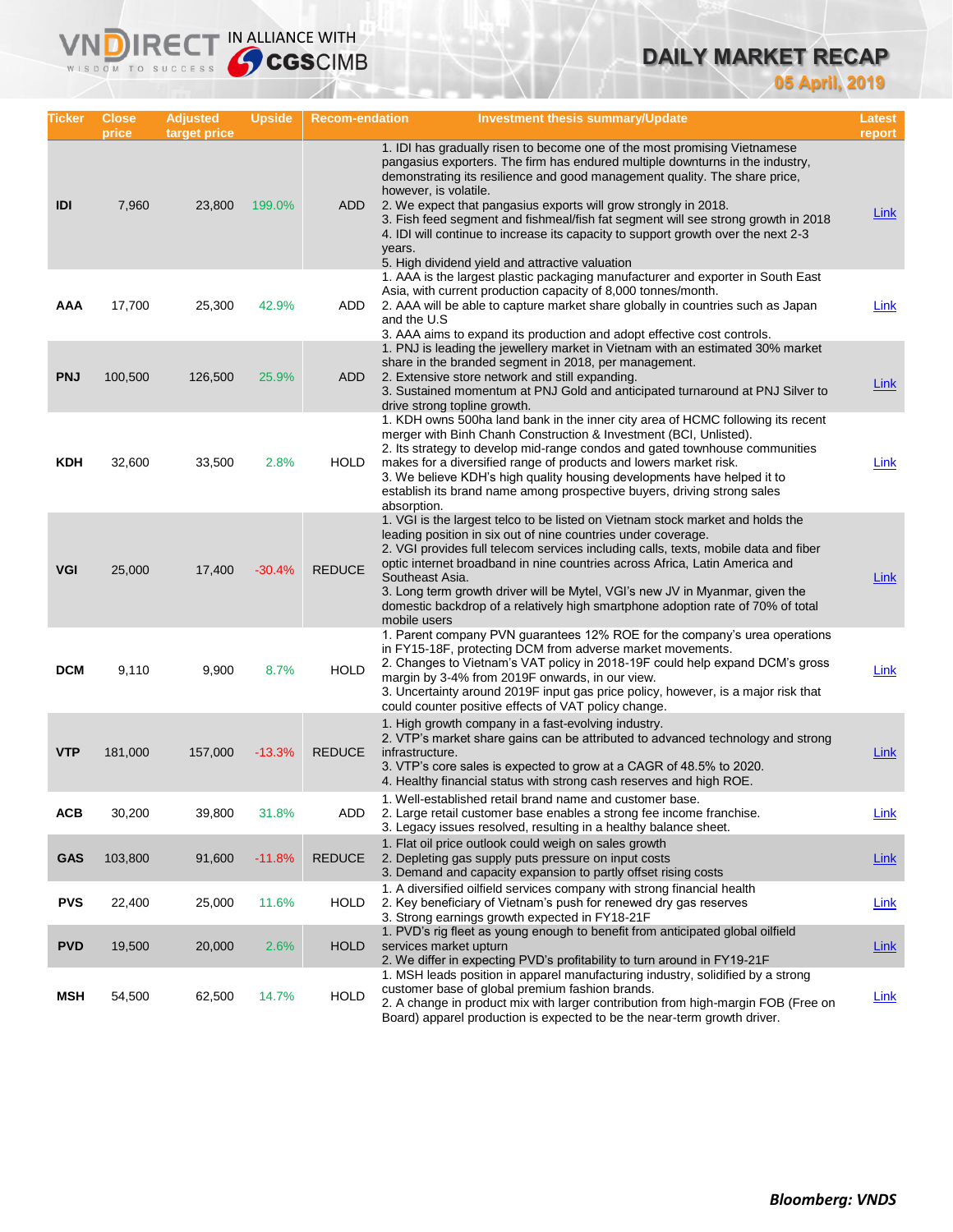## **MARKET MOVEMENTS**

WISDOM TO SUCCESS

n

**IRECT** 

| <b>HOSE</b>        |              |       |      |         |              |
|--------------------|--------------|-------|------|---------|--------------|
| <b>Top gainers</b> |              |       |      |         | <b>VND</b>   |
| <b>Ticker</b>      | Last         | Cha   | %chq | Vol.    | <b>Index</b> |
|                    | <b>Price</b> |       |      |         | impact       |
| <b>FCN</b>         | 16,050       | 1,050 | 7.00 | 2.04MLN | 0.030        |
| <b>LGC</b>         | 28,400       | 1,850 | 6.97 | 10      | 0.109        |
| DTT                | 10,750       | 700   | 6.97 | 10      | 0.002        |
| <b>TNI</b>         | 10,750       | 700   | 6.97 | 1.12MLN | 0.011        |
| <b>VAF</b>         | 10,900       | 700   | 6.86 | 80      | 0.008        |

IN ALLIANCE WITH

| <b>Top losers</b> |              |        |         |         | <b>VND</b>   |
|-------------------|--------------|--------|---------|---------|--------------|
| <b>Ticker</b>     | Last         | Cha    | %chq    | Vol.    | <b>Index</b> |
|                   | <b>Price</b> |        |         |         | impact       |
| <b>OGC</b>        | 4.950        | $-370$ | $-6.95$ | 2.76MLN | $-0.034$     |
| <b>RIC</b>        | 6,220        | $-460$ | $-6.89$ | 260     | $-0.004$     |
| <b>AGF</b>        | 5.020        | $-370$ | $-6.86$ | 1.340   | $-0.003$     |
| <b>HVX</b>        | 3,570        | $-260$ | $-6.79$ | 210     | $-0.003$     |
| <b>TNT</b>        | 2,100        | -140   | -6.25   | 121,810 | $-0.001$     |

| <b>Top index movers</b> |              |       |      |         |              |  |  |  |  |
|-------------------------|--------------|-------|------|---------|--------------|--|--|--|--|
| <b>Ticker</b>           | Last         | Cha   | %chq | Vol.    | <b>Index</b> |  |  |  |  |
|                         | <b>Price</b> |       |      |         | impact       |  |  |  |  |
| <b>GAS</b>              | 103,800      | 2,500 | 2.47 | 845,350 | 1.458        |  |  |  |  |
| <b>VHM</b>              | 92,600       | 600   | 0.65 | 454.260 | 0.613        |  |  |  |  |
| <b>VCB</b>              | 68,100       | 400   | 0.59 | 477,530 | 0.452        |  |  |  |  |
| <b>PLX</b>              | 61,400       | 600   | 0.99 | 773,290 | 0.237        |  |  |  |  |
| <b>VRE</b>              | 35,800       | 300   | 0.85 | 1.47MLN | 0.213        |  |  |  |  |

| <b>Top index laggers</b> |              |          |         |         |              |  |  |  |  |
|--------------------------|--------------|----------|---------|---------|--------------|--|--|--|--|
| <b>Ticker</b>            | Last         | Cha      | %chq    | Vol.    | <b>Index</b> |  |  |  |  |
|                          | <b>Price</b> |          |         |         | impact       |  |  |  |  |
| <b>VNM</b>               | 136,300      | $-1,700$ | $-1.23$ | 1.02MLN | $-0.902$     |  |  |  |  |
| <b>SAB</b>               | 248,000      | $-1,800$ | $-0.72$ | 13.040  | $-0.352$     |  |  |  |  |
| <b>MBB</b>               | 22,150       | 100      | $-2.21$ | 2.88MLN | $-0.329$     |  |  |  |  |
| <b>BID</b>               | 35,050       | $-250$   | $-0.71$ | 737.650 | $-0.261$     |  |  |  |  |
| <b>CTG</b>               | 21,900       | $-100$   | -0.45   | 2.35MLN | $-0.113$     |  |  |  |  |

| <b>VND</b><br><b>Top liquidity</b> |              |          |         |         |              |  |  |  |  |  |
|------------------------------------|--------------|----------|---------|---------|--------------|--|--|--|--|--|
| <b>Ticker</b>                      | Last         | Cha      | %chq    | Val.    | <b>Index</b> |  |  |  |  |  |
|                                    | <b>Price</b> |          |         | (VNDbn) | impact       |  |  |  |  |  |
| <b>ROS</b>                         | 31,650       | 150      | 0.48    | 196     | 0.026        |  |  |  |  |  |
| <b>VNM</b>                         | 136,300      | $-1,700$ | $-1.23$ | 139     | $-0.902$     |  |  |  |  |  |
| <b>GAS</b>                         | 103,800      | 2,500    | 2.47    | 87      | 1.458        |  |  |  |  |  |
| AAA                                | 17,700       | 350      | 2.02    | 78      | 0.018        |  |  |  |  |  |
| <b>MBB</b>                         | 22,150       | 100      | 0.45    | 64      | $-0.329$     |  |  |  |  |  |

| <b>HOSE</b>        |              |       |         |         |              |                    |              | <b>HNX</b> |         |         |              |
|--------------------|--------------|-------|---------|---------|--------------|--------------------|--------------|------------|---------|---------|--------------|
| <b>Top gainers</b> |              |       |         |         | <b>VND</b>   | <b>Top gainers</b> |              |            |         |         | <b>VND</b>   |
| Ticker             | Last         | Chg   | $%$ chq | Vol.    | <b>Index</b> | Ticker             | Last         | Chg        | $%$ chq | Vol.    | <b>Index</b> |
|                    | <b>Price</b> |       |         |         | impact       |                    | <b>Price</b> |            |         |         | impact       |
| <b>FCN</b>         | 16,050       | 1,050 | 7.00    | 2.04MLN | 0.030        | <b>KSK</b>         | 400          | 100        | 33.33   | 288,500 | 0.000        |
| LGC                | 28,400       | 1,850 | 6.97    | 10      | 0.109        | <b>DPS</b>         | 700          | 100        | 16.67   | 169,500 | 0.000        |
| DTT                | 10,750       | 700   | 6.97    | 10      | 0.002        | <b>HKB</b>         | 800          | 100        | 14.29   | 38,200  | 0.000        |
| <b>TNI</b>         | 10,750       | 700   | 6.97    | 1.12MLN | 0.011        | <b>DCS</b>         | 900          | 100        | 12.50   | 245,800 | 0.000        |
| <b>VAF</b>         | 10,900       | 700   | 6.86    | 80      | 0.008        | <b>INC</b>         | 8,800        | 800        | 10.00   | 200     | 0.000        |
|                    |              |       |         |         |              |                    |              |            |         |         |              |

| <b>Top losers</b> |              |        |         |         | <b>VND</b>   | Top losers |              |          |          |        | <b>VND</b>   |
|-------------------|--------------|--------|---------|---------|--------------|------------|--------------|----------|----------|--------|--------------|
| Ticker            | Last         | Chg    | $%$ chq | Vol.    | <b>Index</b> | Ticker     | Last         | Chg      | $%$ chq  | Vol.   | <b>Index</b> |
|                   | <b>Price</b> |        |         |         | impact       |            | <b>Price</b> |          |          |        | impact       |
| OGC               | 4,950        | $-370$ | $-6.95$ | 2.76MLN | $-0.034$     | <b>NHP</b> | 800          | $-100$   | $-11.11$ | 66.500 | 0.000        |
| <b>RIC</b>        | 6,220        | $-460$ | $-6.89$ | 260     | $-0.004$     | <b>BXH</b> | 12,600       | $-1.400$ | $-10.00$ | 1,000  | 0.000        |
| AGF               | 5,020        | $-370$ | $-6.86$ | .340    | $-0.003$     | DIH        | 34,500       | $-3.800$ | $-9.92$  | 100    | 0.000        |
| <b>HVX</b>        | 3.570        | $-260$ | $-6.79$ | 210     | $-0.003$     | <b>VXB</b> | 10,900       | $-1.200$ | $-9.92$  | 200    | 0.000        |
| TNT               | 2,100        | $-140$ | $-6.25$ | 121,810 | $-0.001$     | <b>BBS</b> | 8,200        | $-900$   | $-9.89$  | 100    | 0.000        |

| Top index movers |                      |       |         |         | <b>VND</b>             | Top index movers |                      |       |         |         |                        |
|------------------|----------------------|-------|---------|---------|------------------------|------------------|----------------------|-------|---------|---------|------------------------|
| Ticker           | Last<br><b>Price</b> | Chg   | $%$ chq | Vol.    | <b>Index</b><br>impact | Ticker           | Last<br><b>Price</b> | Chg   | $%$ chq | Vol.    | <b>Index</b><br>impact |
| GAS              | 103.800              | 2.500 | 2.47    | 845.350 | 1.458                  | VCG              | 27.500               | 2.200 | 8.70    | .60MLN  | 0.147                  |
| <b>VHM</b>       | 92,600               | 600   | 0.65    | 454.260 | 0.613                  | <b>PVS</b>       | 22,400               | 400   | 1.82    | 4.34MLN | 0.096                  |
| <b>VCB</b>       | 68.100               | 400   | 0.59    | 477.530 | 0.452                  | <b>SHN</b>       | 9.300                | 800   | 9.41    | 62.300  | 0.094                  |
| <b>PLX</b>       | 61.400               | 600   | 0.99    | 773.290 | 0.237                  | <b>VCS</b>       | 70,800               | 1,800 | 2.61    | 292.900 | 0.058                  |
| <b>VRE</b>       | 35,800               | 300   | 0.85    | 1.47MLN | 0.213                  | <b>INN</b>       | 33,000               | 2,500 | 8.20    | 100     | 0.034                  |

| <b>Top index laggers</b> |                      |          |         |         | <b>VND</b>             | <b>Top index laggers</b> |                      |          |         |         |                 |
|--------------------------|----------------------|----------|---------|---------|------------------------|--------------------------|----------------------|----------|---------|---------|-----------------|
| Ticker                   | Last<br><b>Price</b> | Cha      | $%$ chq | Vol.    | <b>Index</b><br>impact | Ticker                   | Last<br><b>Price</b> | Chg      | $%$ chq | Vol.    | Index<br>impact |
| <b>VNM</b>               | 136.300              | $-1.700$ | $-1.23$ | 1.02MLN | $-0.902$               | <b>SHB</b>               | 7.500                | $-100$   | $-1.32$ | 698.300 | $-0.103$        |
| <b>SAB</b>               | 248,000              | $-1.800$ | $-0.72$ | 13.040  | $-0.352$               | PTI                      | 18,000               | $-1.400$ | $-7.22$ | 300     | $-0.028$        |
| <b>MBB</b>               | 22.150               | 100      | $-2.21$ | 2.88MLN | $-0.329$               | HGM                      | 41.000               | $-3.000$ | $-6.82$ | 100     | $-0.017$        |
| <b>BID</b>               | 35,050               | $-250$   | $-0.71$ | 737.650 | $-0.261$               | <b>VGP</b>               | 19,300               | $-2.100$ | $-9.81$ | 300     | $-0.014$        |
| CTG                      | 21,900               | $-100$   | $-0.45$ | 2.35MLN | $-0.113$               | DIH                      | 34,500               | $-3,800$ | $-9.92$ | 100     | $-0.013$        |

| Top liquidity |              |          |         |         | <b>VND</b>   | <b>Top liquidity</b> |              |       |         |                   | <b>VND</b>   |
|---------------|--------------|----------|---------|---------|--------------|----------------------|--------------|-------|---------|-------------------|--------------|
| Ticker        | Last         | Chg      | $%$ chq | Val.    | <b>Index</b> | Ticker               | Last         | Chg   | $%$ chq | Val.              | <b>Index</b> |
|               | <b>Price</b> |          |         | (VNDbn) | impact       |                      | <b>Price</b> |       |         | (VNDbn)           | impact       |
| <b>ROS</b>    | 31,650       | 150      | 0.48    | 196     | 0.026        | <b>PVS</b>           | 22.400       | 400   | 1.82    | 97                | 0.000        |
| <b>VNM</b>    | 136,300      | $-1,700$ | $-1.23$ | 139     | $-0.902$     | <b>VCG</b>           | 27,500       | 2,200 | 8.70    | 42                | 0.000        |
| GAS           | 103.800      | 2,500    | 2.47    | 87      | 1.458        | <b>ACB</b>           | 30.200       |       | 0.00    | 23                | 0.000        |
| AAA           | 17,700       | 350      | 2.02    | 78      | 0.018        | <b>VGC</b>           | 20,200       | 0     | 0.00    | 22                | 0.000        |
| <b>MBB</b>    | 22,150       | 100      | 0.45    | 64      | $-0.329$     | VCS                  | 70,800       | 1,800 | 2.61    | 21                | 0.000        |
|               |              |          |         |         |              |                      |              |       |         | Source: Bloomberg | 5 Apr        |

*5 Apr Source: Bloomberg*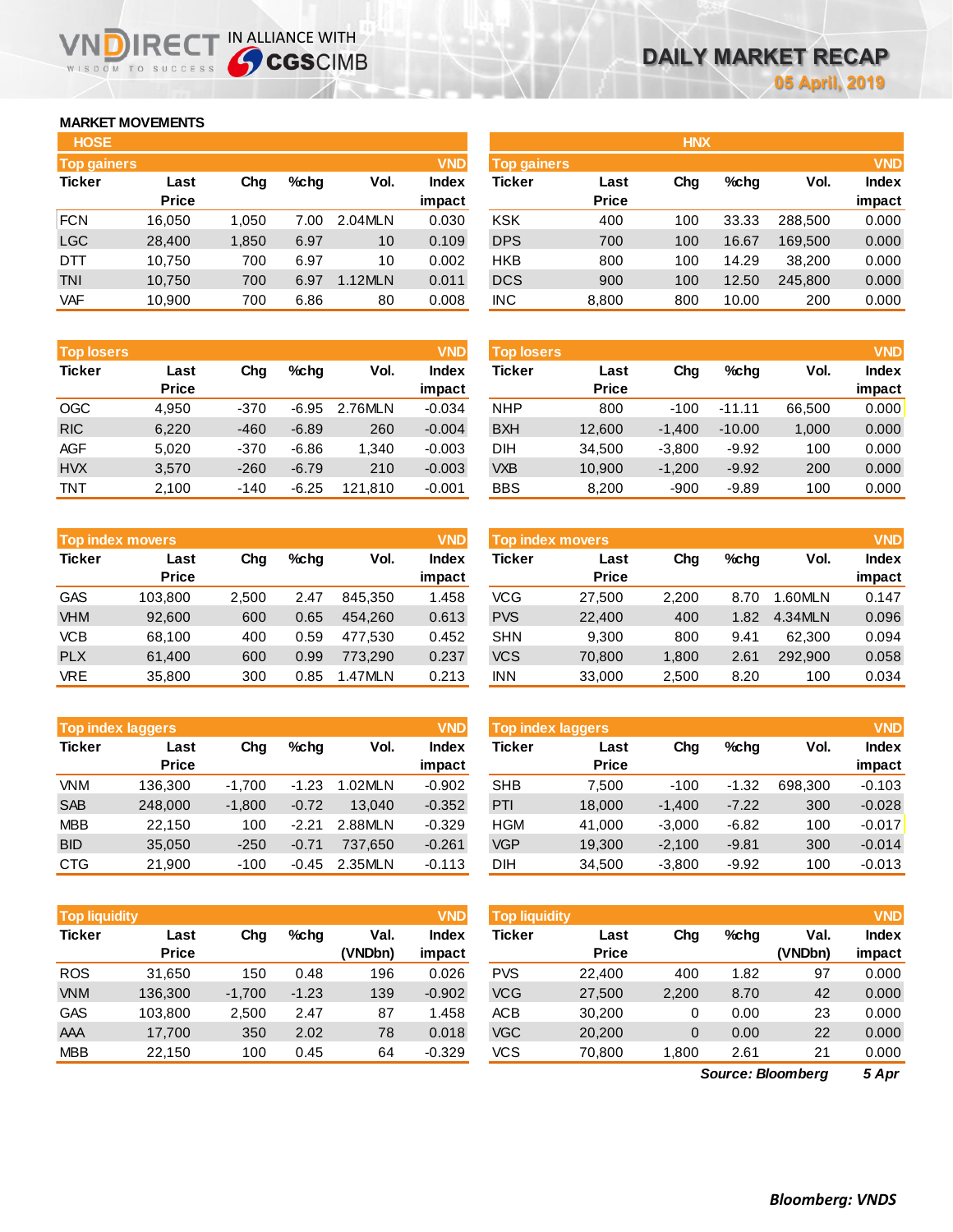## **FOREIGN ACTIVITIES**

| Volume (Mn'shs)       | <b>HOSE</b> | <b>HNX</b> | <b>Value (VND'bn)</b> | <b>HOSE</b> | <b>HNX</b> |
|-----------------------|-------------|------------|-----------------------|-------------|------------|
| <b>BUY</b>            | 10.0        | 0.9        | <b>BUY</b>            | 465.1       | 16.7       |
| % of market           | 5.3%        | $3.1\%$    | % of market           | 12.3%       | 4.1%       |
| <b>SELL</b>           | 13.3        | 0.3        | <b>SELL</b>           | 518.0       | 3.5        |
| % of market           | 7.1%        | $0.9\%$    | % of market           | 13.7%       | 0.9%       |
| <b>NET BUY (SELL)</b> | (3.32)      |            | <b>NET BUY (SELL)</b> | (52.9)      | 13.2       |

*Source: HSX, HNX*



**Foreign net buy/sell (30 days) in VND'bn**

**HOSE HNX** 

| <b>HOSE</b> | <b>HNX</b> | <b>Value (VND'bn)</b> | <b>HOSE</b> | <b>HNX</b>               |
|-------------|------------|-----------------------|-------------|--------------------------|
| 1.121.7     | 91.7       | <b>BUY</b>            | 47,064.2    | 6.686. ا                 |
| 9.9%        | 3.8%       | % of market           | 19.5%       | 1.0%                     |
| 1,047.2     | 103.8      | <b>SELL</b>           | 43,202.8    | 1,756.9                  |
| 9.3%        | 4.3%       | % of market           | 17.9%       | 1.0%                     |
| 74.5        | (12.2)     | <b>NET BUY (SELL)</b> | 3,861       | (70.3)<br>$0.110M$ $\mu$ |
|             |            |                       |             |                          |

*Source: HSX, HNX*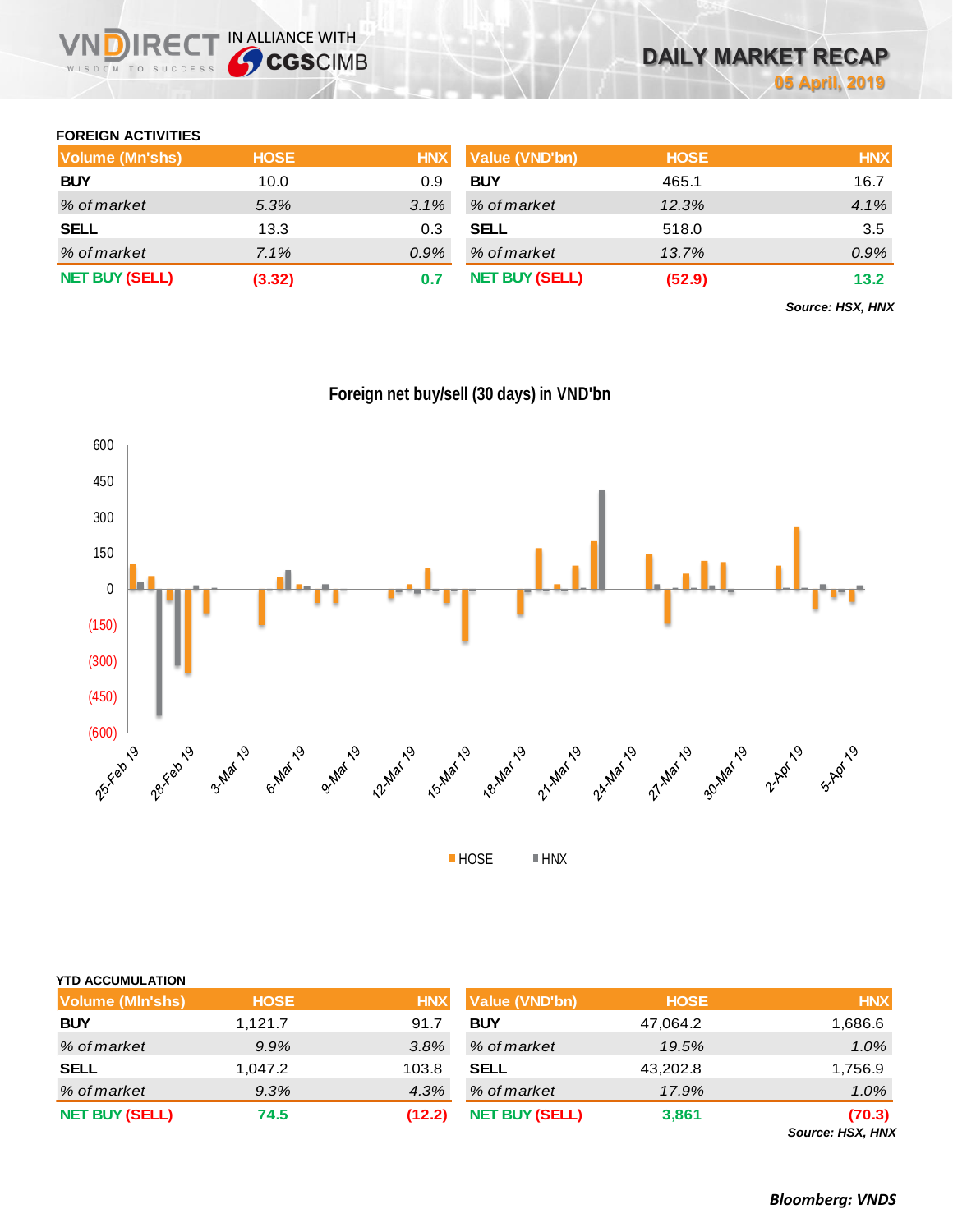## **FOREIGN ACTIVITIES**

WISDOM TO SUCCESS

**VNDIRECT IN ALLIANCE WITH** 

|               |                               | <b>HOSE</b> |         |       |                        | <b>HNX</b>                    |                      |       |      |       |                 |  |
|---------------|-------------------------------|-------------|---------|-------|------------------------|-------------------------------|----------------------|-------|------|-------|-----------------|--|
|               | Top buy by foreigners (value) |             |         |       | <b>VND'bn</b>          | Top buy by foreigners (value) |                      |       |      |       |                 |  |
| <b>Ticker</b> | Last<br><b>Price</b>          | Chg         | $%$ chg | Value | <b>Index</b><br>impact | Ticker                        | Last<br><b>Price</b> | Chg   | %chg | Value | Index<br>impact |  |
| <b>GAS</b>    | 103.800                       | 2,500       | 2.47    | 78.5  | 1.458                  | <b>PVS</b>                    | 22,400               | 400   | 1.82 | 15.2  | 0.000           |  |
| <b>FPT</b>    | 47,800                        | 0           | 0.00    | 46.0  | 0.000                  | <b>ART</b>                    | 2,900                | 200   | 7.41 | 0.6   | 0.000           |  |
| <b>VHM</b>    | 92,600                        | 600         | 0.65    | 44.9  | 0.613                  | <b>VCS</b>                    | 70,800               | 1,800 | 2.61 | 0.5   | 0.000           |  |
| <b>VIC</b>    | 115.100                       | 0           | 0.00    | 36.6  | 0.000                  | <b>BVS</b>                    | 12,600               | 200   | 1.61 | 0.1   | 0.000           |  |
| <b>VNM</b>    | 136,300                       | $-1,700$    | $-1.23$ | 26.7  | $-0.902$               | <b>PMC</b>                    | 62,900               | 4,900 | 8.45 | 0.1   | 0.000           |  |

|               | <b>Top sell by foreigners (value)</b> |          |         |       | <b>VND'bn</b>   | Top sell by foreigners (value), |                      |       |      |       |                        |
|---------------|---------------------------------------|----------|---------|-------|-----------------|---------------------------------|----------------------|-------|------|-------|------------------------|
| <b>Ticker</b> | Last<br><b>Price</b>                  | Chg      | $%$ chg | Value | Index<br>impact | Ticker                          | Last<br><b>Price</b> | Chg   | %chg | Value | <b>Index</b><br>impact |
| <b>VNM</b>    | 136.300                               | $-1,700$ | $-1.23$ | 107.6 | $-0.902$        | <b>PVS</b>                      | 22,400               | 400   | 1.82 | 1.2   | 0.000                  |
| <b>FPT</b>    | 47,800                                | 0        | 0.00    | 46.2  | 0.000           | <b>BCC</b>                      | 9,000                | 600   | 7.14 | 1.0   | 0.000                  |
| <b>VHM</b>    | 92,600                                | 600      | 0.65    | 32.2  | 0.613           | <b>PMC</b>                      | 62,900               | 4,900 | 8.45 | 0.2   | 0.000                  |
| <b>VJC</b>    | 112.800                               | $-400$   | $-0.35$ | 32.0  | $-0.066$        | <b>THB</b>                      | 10,400               | 900   | 9.47 | 0.2   | 0.000                  |
| <b>GAS</b>    | 103.800                               | 2,500    | 2.47    | 30.3  | .458            | <b>BVS</b>                      | 12,600               | 200   | 1.61 | 0.2   | 0.000                  |

|               | Top net buy by foreigners (value) |        |         |       | <b>VND'bn</b>          | Top net buy by foreigners (value) |                      |        |         |       | <b>VND'bn</b>          |  |  |
|---------------|-----------------------------------|--------|---------|-------|------------------------|-----------------------------------|----------------------|--------|---------|-------|------------------------|--|--|
| <b>Ticker</b> | Last<br><b>Price</b>              | Chg    | $%$ chg | Value | <b>Index</b><br>impact | Ticker                            | Last<br><b>Price</b> | Chg    | %chg    | Value | <b>Index</b><br>impact |  |  |
| <b>GAS</b>    | 103.800                           | 2,500  | 2.47    | 48.2  | 1.458                  | <b>PVS</b>                        | 22,400               | 400    | 1.82    | 14.0  | 0.000                  |  |  |
| CII           | 25,200                            | 500    | 2.02    | 18.6  | 0.043                  | <b>ART</b>                        | 2,900                | 200    | 7.41    | 0.6   | 0.000                  |  |  |
| <b>KBC</b>    | 15.100                            | 200    | 1.34    | 13.6  | 0.029                  | VCS                               | 70.800               | 1.800  | 2.61    | 0.4   | 0.000                  |  |  |
| <b>VHM</b>    | 92,600                            | 600    | 0.65    | 12.7  | 0.613                  | <b>PPP</b>                        | 9,200                | $-900$ | $-8.91$ | 0.0   | 0.000                  |  |  |
| <b>CTD</b>    | 140.700                           | $-200$ | $-0.14$ | 9.7   | $-0.005$               | CAP                               | 43,200               | $-700$ | $-1.59$ | 0.0   | 0.000                  |  |  |

|               | Top net sell by foreigners (value) |          |         |         | <b>VND'bn</b> | Top net sell by foreigners (value), |              | <b>VND'bn</b> |      |         |                               |
|---------------|------------------------------------|----------|---------|---------|---------------|-------------------------------------|--------------|---------------|------|---------|-------------------------------|
| <b>Ticker</b> | Chg<br>Last<br><b>Price</b>        |          | %chg    | Value   | <b>Index</b>  | <b>Ticker</b>                       | Last         | Chg           | %chg | Value   | <b>Index</b>                  |
|               |                                    |          |         |         | impact        |                                     | <b>Price</b> |               |      |         | impact                        |
| <b>VNM</b>    | 136.300                            | $-1.700$ | $-1.23$ | $-80.9$ | $-0.902$      | <b>BCC</b>                          | 9.000        | 600           | 7.14 | $-1.04$ | 0.000                         |
| <b>VJC</b>    | 112.800                            | $-400$   | $-0.35$ | $-31.3$ | $-0.066$      | <b>THB</b>                          | 10.400       | 900           | 9.47 | $-0.18$ | 0.000                         |
| <b>FLC</b>    | 5.120                              | $-10$    | $-0.19$ | $-17.9$ | $-0.002$      | <b>WCS</b>                          | 151.500      | 13,500        | 9.78 | $-0.17$ | 0.000                         |
| <b>HCM</b>    | 27,600                             | 0        | 0.00    | $-13.3$ | 0.000         | <b>PMC</b>                          | 62,900       | 4,900         | 8.45 | $-0.15$ | 0.000                         |
| <b>HDB</b>    | 29,250                             | 50       | 0.17    | $-12.4$ | 0.015         | <b>NTP</b>                          | 38,000       | 0             | 0.00 | $-0.13$ | 0.000                         |
| E Any 40      |                                    |          |         |         |               |                                     |              |               |      |         | Course: Pleamborn, UOCE, UNIV |

*5-Apr-19*

*Source: Bloomberg, HOSE, HNX*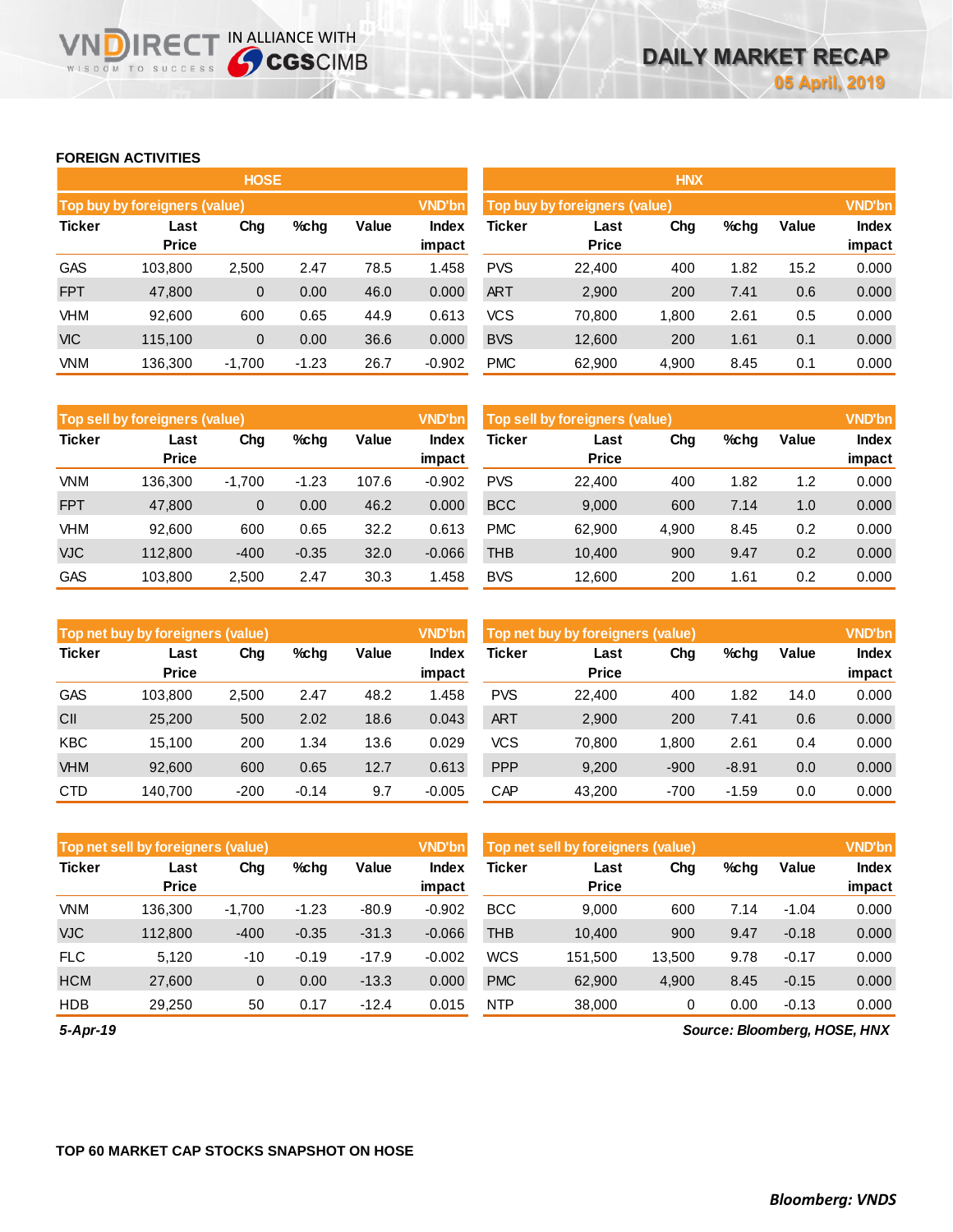# **DAILY MARKET RECAP**

|                        | <b>Sy CGS</b> CIMB<br>WISDOM TO SUCCESS |                |                  |                   |                |                                 |                    |              | <b>DAILY MARKET RECAP</b>  |                          |                           |                |             |  |  |
|------------------------|-----------------------------------------|----------------|------------------|-------------------|----------------|---------------------------------|--------------------|--------------|----------------------------|--------------------------|---------------------------|----------------|-------------|--|--|
|                        |                                         |                |                  |                   |                |                                 |                    |              |                            |                          |                           | 05 April, 2019 |             |  |  |
|                        |                                         |                |                  |                   |                |                                 |                    |              |                            |                          |                           |                |             |  |  |
| No. Ticker             | <b>Price</b>                            |                | Price change (%) |                   |                | Mkt. Cap Outs. Vol. Float ratio |                    |              | Avail. Fil Ave. daily vol. | P/E                      | P/B                       | <b>ROE</b>     | <b>ROA</b>  |  |  |
|                        | <b>VND</b>                              | 1M             | 3M               | 6M                | <b>US\$mln</b> | <b>MIn'shs</b>                  | $\%$               |              | % (30 days-shs)            | $\pmb{\times}$           | $\boldsymbol{\mathsf{x}}$ | $\%$           | $\%$        |  |  |
| 1 VIC VM               | 115,100                                 | $-1.9$         | 14.4             | 16.9              | 15,834         | 3,192                           | 57.6               | 31.8         | 898,798                    | 90.6                     | 6.5                       | 8.9            | 1.5         |  |  |
| 2 VHM VM               | 92,600                                  | 1.8            | 25.1             | 13.4              | 13,369         | 3,350                           | 30.3               | 33.7         | 906,211                    | 20.6                     | 7.2                       | 57.0           | 16.7        |  |  |
| 3 VCB VM               | 68,100                                  | 8.1            | 25.2             | 9.7               | 10,887         | 3,709                           | 25.2               | 6.3          | 1,438,653                  | 16.8                     | 3.9                       | 25.5           | 1.4         |  |  |
| 4 VNM VM               | 136,300                                 | $-4.0$         | 9.0              | 0.8               | 10,231         | 1,741                           | 46.2               | 40.7         | 819,384                    | 25.7                     | 9.2                       | 37.5           | 28.4        |  |  |
| 5 GAS VM<br>6 SAB VM   | 103,800                                 | $-0.2$<br>1.8  | 22.8<br>2.0      | $-13.5$<br>11.1   | 8,563          | 1,914                           | 4.2                | 45.4         | 625,802                    | 17.7                     | 4.4                       | 26.5<br>29.4   | 18.4        |  |  |
| 7 BID VM               | 248,000<br>35,050                       | 1.3            | 11.1             | $-1.3$            | 6,855<br>5,165 | 641<br>3,419                    | 10.4<br>4.4        | 36.7<br>26.8 | 30,402<br>1,870,755        | 38.6<br>16.3             | 10.6<br>2.3               | 15.1           | 18.8<br>0.6 |  |  |
| 8 MSN VM               | 88,300                                  | $-1.2$         | 15.9             | $-3.0$            | 4,427          | 1,163                           | 24.9               | 6.4          | 698,551                    | 19.3                     | 3.5                       | 22.2           | 7.7         |  |  |
| 9 TCB VM               | 25,400                                  | $-5.2$         | 1.8              | $-14.8$           | 3,828          | 3,497                           | 81.6               | 0.0          | 2,417,731                  | 10.2                     | 1.7                       | 21.5           | 2.9         |  |  |
| 10 VREVM               | 35,800                                  | 4.7            | 30.2             | 7.0               | 3,594          | 2,329                           | 100.0              | 17.1         | 2,935,541                  | 29.2                     | 2.9                       | 8.8            | 6.3         |  |  |
| 11 CTG VM              | 21,900                                  | 3.1            | 19.3             | $-19.2$           | 3,515          | 3,723                           | 15.8               | 0.0          | 6,275,788                  | 15.1                     | 1.2                       | 8.3            | 0.5         |  |  |
| 12 PLX VM              | 61,400                                  | 3.4            | 11.8             | $-11.0$           | 3,099          | 1,171                           | 7.3                | 8.7          | 1,771,553                  | 19.2                     | 3.5                       | 18.1           | 6.3         |  |  |
| 13 HPG VM              | 32,500                                  | $-7.3$         | 9.4              | $-21.6$           | 2,975          | 2,124                           | 51.1               | 9.1          | 5,450,284                  | 8.1                      | 1.7                       | 23.6           | 13.1        |  |  |
| 14 BVHVM               | 93,700                                  | $-4.7$         | 5.8              | $-2.4$            | 2,831          | 701                             | 31.2               | 24.2         | 126,467                    | 61.7                     | 4.5                       | 7.3            | 1.0         |  |  |
| 15 VJC VM              | 112,800                                 | $-6.0$         | $-1.9$           | $-21.2$           | 2,633          | 542                             | 53.2               | 8.9          | 877,221                    | 11.7                     | 4.4                       | 42.6           | 14.7        |  |  |
| 16 NVL VM              | 56,900                                  | $-3.2$         | $-10.0$          | $-10.8$           | 2,282          | 930                             | 32.4               | 31.7         | 647,652                    | 16.1                     | 2.7                       | 20.1           | 5.4         |  |  |
| 17 VPB VM              | 20,050                                  | $-6.3$         | 5.8              | $-22.1$           | 2,123          | 2,457                           | 69.0               | 0.0          | 2,391,258                  | 6.7                      | 1.4                       | 22.8           | 2.4         |  |  |
| 18 MBB VM              | 22,150                                  | 0.0            | 19.1             | $-6.5$            | 2,018          | 2,113                           | 55.2               | 0.0          | 4,591,349                  | 7.8                      | 1.5                       | 20.1           | 1.8         |  |  |
| 19 MWG VM              | 84,100                                  | $-4.2$         | 0.6              | $-11.4$           | 1,606          | 443                             | 87.1               | 0.0          | 647,976                    | 12.6                     | 4.2                       | 38.7           | 11.3        |  |  |
| 20 POW VM              | 15,400                                  | $-8.3$         | <b>N/A</b>       | <b>N/A</b>        | 1,555          | 2,342                           | 88.4               | 34.1         | 2,316,443                  | 21.5                     | 1.5                       | 6.8            | 2.8         |  |  |
| 21 FPT VM              | 47,800                                  | 6.5            | 16.3             | 4.8               | 1,264          | 614                             | 81.9               | 0.0          | 823,838                    | 11.2                     | 2.4                       | 21.9           | 9.6         |  |  |
| 22 HDB VM              | 29,250                                  | $-4.7$         | 0.9              | $-23.0$           | 1,237          | 981                             | 72.6               | 3.9          | 1,360,986                  | 10.1                     | 1.8                       | 19.1           | 1.4         |  |  |
| 23 STB VM<br>24 EIB VM | 12,250<br>17,500                        | $-3.5$<br>0.9  | 9.9<br>24.6      | $-11.2$<br>21.1   | 952<br>927     | 1,804<br>1,229                  | 94.0<br>79.0       | 9.7<br>0.1   | 3,698,115<br>208,650       | 12.3<br>32.6             | 0.9<br>1.4                | 7.5<br>4.5     | 0.5<br>0.4  |  |  |
| 25 TPB VM              | 22,700                                  | 8.6            | 16.7             | 7.7               | 832            | 851                             | 70.6               | 0.0          | 513,203                    | 9.9                      | 1.8                       | 20.9           | 1.4         |  |  |
| 26 BHN VM              | 82,000                                  | 1.4            | 1.2              | $-8.9$            | 819            | 232                             | 0.9                | 31.4         | 1,715                      | 38.1                     | 4.5                       | 12.4           | 5.3         |  |  |
| 27 ROS VM              | 31,650                                  | $-6.2$         | $-12.1$          | $-20.9$           | 774            | 568                             | 27.0               | 46.5         | 6,082,417                  | 84.1                     | 3.1                       | 3.7            | 2.0         |  |  |
| 28 PNJ VM              | 100,500                                 | 0.4            | 11.7             | $-5.8$            | 723            | 167                             | 67.0               | 0.0          | 292,997                    | 17.0                     | 4.5                       | 28.3           | 17.4        |  |  |
| 29 DHG VM              | 119,000                                 | 0.3            | 61.9             | 26.6              | 671            | 131                             | 22.1               | 56.5         | 316,038                    | 26.8                     | 5.0                       | 19.8           | 15.7        |  |  |
| 30 SSIVM               | 27,500                                  | $-4.5$         | 5.8              | $-15.6$           | 604            | 509                             | 64.3               | 40.0         | 1,495,755                  | 10.5                     | 1.5                       | 14.8           | 6.1         |  |  |
| 31 HNG VM              | 15,300                                  | $-4.4$         | $-0.6$           | $-7.6$            | 585            | 887                             | 42.0               | 55.7         | 990,193                    | <b>N/A</b>               | 1.3                       | $-6.4$         | $-2.1$      |  |  |
| 32 KDH VM              | 32,600                                  | 2.4            | 4.7              | $-6.1$            | 582            | 414                             | 73.3               | 1.5          | 236,675                    | 16.2                     | 2.0                       | 13.4           | 8.1         |  |  |
| 33 CTD VM              | 140,700                                 | 5.4            | $-11.8$          | $-15.2$           | 463            | 76                              | 85.6               | 1.7          | 136,726                    | 7.7                      | 1.4                       | 18.8           | 9.2         |  |  |
| 34 REE VM              | 32,350                                  | $-4.1$         | 8.6              | $-12.7$           | 432            | 310                             | 84.4               | 0.0          | 653,078                    | 5.6                      | 1.1                       | 20.6           | 12.0        |  |  |
| 35 SBT VM              | 18,850                                  | $-3.3$         | $-0.1$           | $-2.1$            | 427            | 525                             | 30.2               | 89.2         | 1,521,667                  | 42.2                     | 1.8                       | 4.1            | 1.7         |  |  |
| 36 GEX VM              | 23,800                                  | $-0.8$         | 14.7             | $-18.8$           | 417            | 407                             | 62.4               | 33.4         | 1,415,089                  | 9.2                      | 1.7                       | 19.1           | 6.1         |  |  |
| 37 HCM VM              | 27,600                                  | $-5.2$         | 22.3             | $-19.1$           | 360            | 302                             | 76.2               | 41.3         | 568,333                    | 10.4                     | 2.3                       | 23.1           | 11.3        |  |  |
| 38 VHC VM              | 90,000                                  | $-8.3$         | 2.3              | $-2.3$            | 358            | 92                              | 37.7               | 63.9         | 206,343                    | 5.8                      | 2.1                       | 41.3           | 25.4        |  |  |
| 39 TCH VM<br>40 DXG VM | 23,250<br>23,300                        | 1.8<br>$-9.0$  | 36.8<br>2.6      | $-0.2$<br>$-18.8$ | 354<br>351     | 353<br>350                      | 50.0<br>66.8       | 41.7<br>0.5  | 1,132,997<br>1,447,823     | 30.8<br>6.8              | 1.9<br>1.6                | 6.2<br>26.7    | 5.3<br>9.8  |  |  |
| 41 PPC VM              | 25,300                                  | 5.4            | 39.8             | 27.8              | 350            | 321                             | 24.6               | 34.4         | 830,880                    | 7.2                      | 1.4                       | 20.2           | 15.5        |  |  |
| 42 GMD VM              | 27,000                                  | $-2.5$         | 5.7              | $-4.8$            | 346            | 297                             | 60.8               | 0.0          | 459,886                    | 4.4                      | 1.4                       | 29.4           | 17.2        |  |  |
| 43 SCS VM              | 160,000                                 | 9.6            | 13.5             | 6.7               | 345            | 50                              | 99.1               | 30.7         | 16,396                     | 20.7                     | 10.7                      | 48.6           | 43.6        |  |  |
| 44 NT2 VM              | 27,200                                  | $-6.0$         | 5.0              | 4.8               | 338            | 288                             | 32.1               | 25.9         | 232,022                    | 10.4                     | 2.1                       | 17.4           | 8.3         |  |  |
| 45 PDR VM              | 28,650                                  | 7.1            | 13.5             | 8.1               | 329            | 266                             | 37.7               | 42.6         | 880,192                    | 12.5                     | 2.2                       | 19.8           | 6.1         |  |  |
| 46 PVD VM              | 19,500                                  | 6.6            | 36.4             | $-4.4$            | 322            | 383                             | 49.4               | 27.3         | 2,980,143                  | 41.6                     | 0.5                       | $1.5$          | 0.9         |  |  |
| 47 DPM VM              | 18,600                                  | $-10.6$        | $-13.9$          | $-1.8$            | 314            | 391                             | 38.1               | 26.1         | 421,970                    | 11.2                     | 0.9                       | 8.8            | 6.5         |  |  |
| 48 PHR VM              | 52,900                                  | 15.8           | 52.7             | 85.9              | 309            | 135                             | 33.1               | 41.0         | 736,762                    | 11.1                     | 2.7                       | 25.1           | 13.4        |  |  |
| 49 KBC VM              | 15,100                                  | 2.0            | 9.8              | 12.3              | 306            | 470                             | 75.4               | 28.7         | 3,058,946                  | 9.5                      | 0.8                       | 8.6            | 4.6         |  |  |
| 50 NLG VM              | 28,700                                  | 6.3            | 12.5             | $-9.7$            | 296            | 239                             | 60.8               | 0.0          | 536,681                    | 7.6                      | 1.4                       | 19.2           | 8.7         |  |  |
| 51 VPI VM              | 40,500                                  | $-2.1$         | $-2.1$           | $-5.4$            | 279            | 160                             | 100.0              | 39.7         | 253,002                    | 15.4                     | 2.9                       | 20.6           | 8.1         |  |  |
| 52 PAN VM              | 37,250                                  | 1.2            | 8.3              | $-13.6$           | 273            | 170                             | 47.3               | 3.7          | 67,385                     | 17.7                     | 1.7                       | 10.4           | 4.3         |  |  |
| 53 CII VM              | 25,200                                  | 10.0           | $-1.2$           | $-3.6$            | 269            | 248                             | 83.4               | 16.3         | 1,360,549                  | 68.5                     | 1.3                       | 1.8            | 0.4         |  |  |
| 54 HT1 VM              | 16,200                                  | $-1.2$         | 22.3             | 3.5               | 266            | 382                             | 20.0               | 43.0         | 244,670                    | 9.6                      | 1.2                       | 12.4           | 5.9         |  |  |
| 55 VCIVM               | 37,650                                  | $-13.1$        | $-12.2$          | $-43.0$           | 264            | 163                             | 66.1               | 59.1         | 130,625                    | 7.4                      | 1.7                       | 24.7           | 12.7        |  |  |
| 56 LGC VM<br>57 HPX VM | 28,400<br>25,150                        | $-19.5$<br>4.8 | $-19.5$<br>1.8   | 2.7<br>24.4       | 236<br>217     | 193<br>200                      | <b>N/A</b><br>89.0 | 4.0<br>34.3  | 68<br>319,951              | 29.9<br>11.2             | 2.1<br>2.0                | 7.2<br>19.4    | 1.9<br>6.5  |  |  |
| 58 HAG VM              | 5,420                                   | $-10.9$        | 16.3             | $-8.1$            | 217            | 927                             | 63.8               | 40.6         | 5,620,301                  | 42.6                     | 0.4                       | 0.9            | 0.2         |  |  |
| 59 DCM VM              | 9,110                                   | $-2.4$         | $-7.5$           | $-16.0$           | 208            | 529                             | 24.4               | 46.0         | 639,928                    | 8.2                      | 0.8                       | 9.5            | 5.6         |  |  |
| 60 PVT VM              | 16,600                                  | $-5.7$         | 4.4              | $-10.8$           | 201            | 281                             | 38.0               | 15.5         | 441,063                    | 7.2                      | 1.2                       | 16.9           | 6.7         |  |  |
|                        |                                         |                |                  |                   |                |                                 |                    |              |                            | <b>Source: Bloomberg</b> |                           | 5 Apr          |             |  |  |

**VNDIRECT IN ALLIANCE WITH**